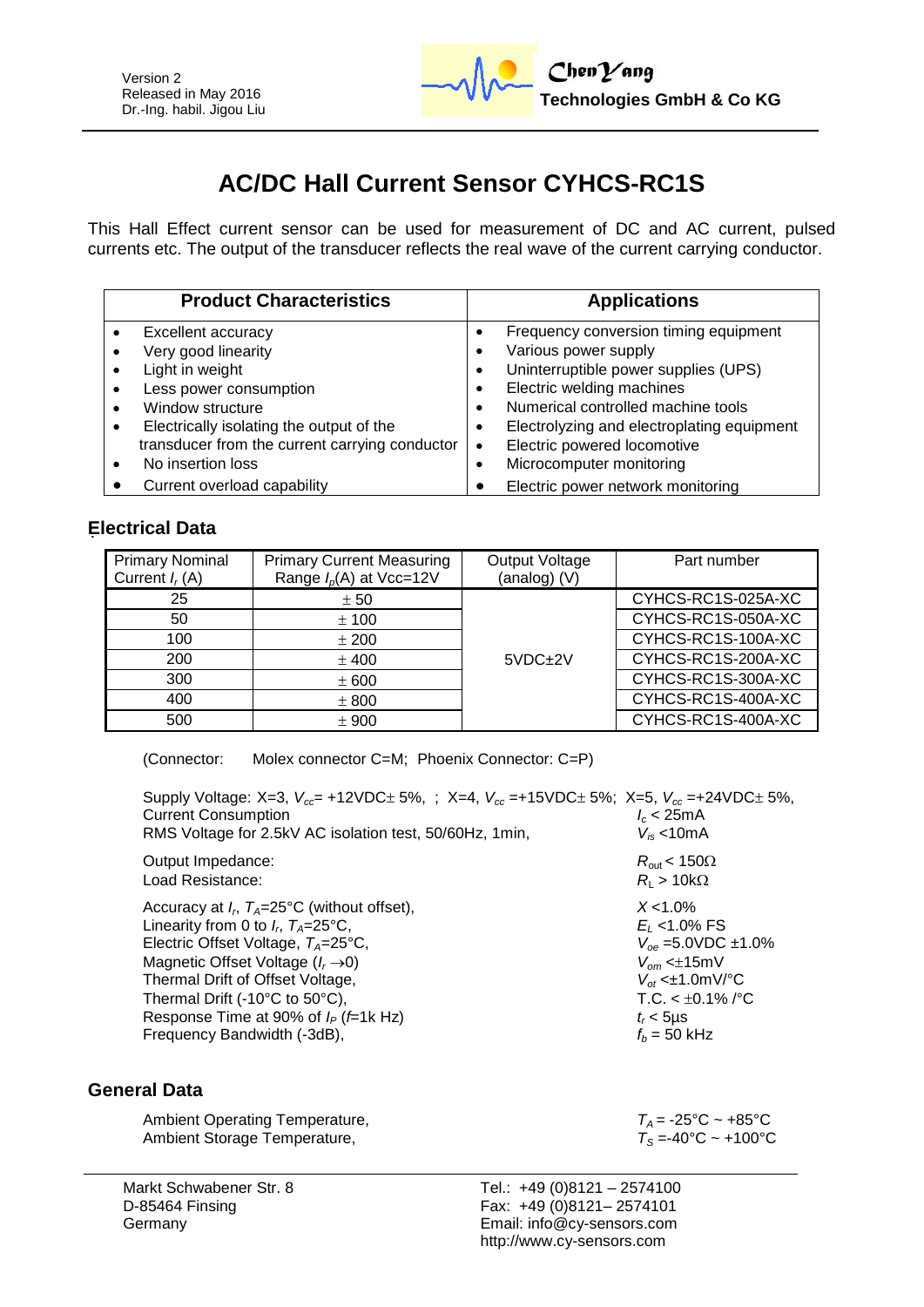# **Relation between Input Current and Output Voltage**

Taking the sensor CYHCS-RC1S-100A-3 as sample, the relation between the input current and output voltage is shown in the table 1, Fig.1 and Fig. 2

| <b>Table 1.</b> Relation between the input current and output voltage |  |  |  |  |
|-----------------------------------------------------------------------|--|--|--|--|
|                                                                       |  |  |  |  |

| .                  |       |             |     |       |  |    |  |     |     |
|--------------------|-------|-------------|-----|-------|--|----|--|-----|-----|
| Input current (A)  | 200   | -150<br>- 1 | 100 | $-50$ |  | 50 |  | 150 | 200 |
| Output voltage (V) | . . U |             |     |       |  | C. |  |     |     |



**Fig. 1** Relation between the input current (DC) and output voltage (DC)



**Fig. 2** Relation between the input current (AC) and output voltage (AC)